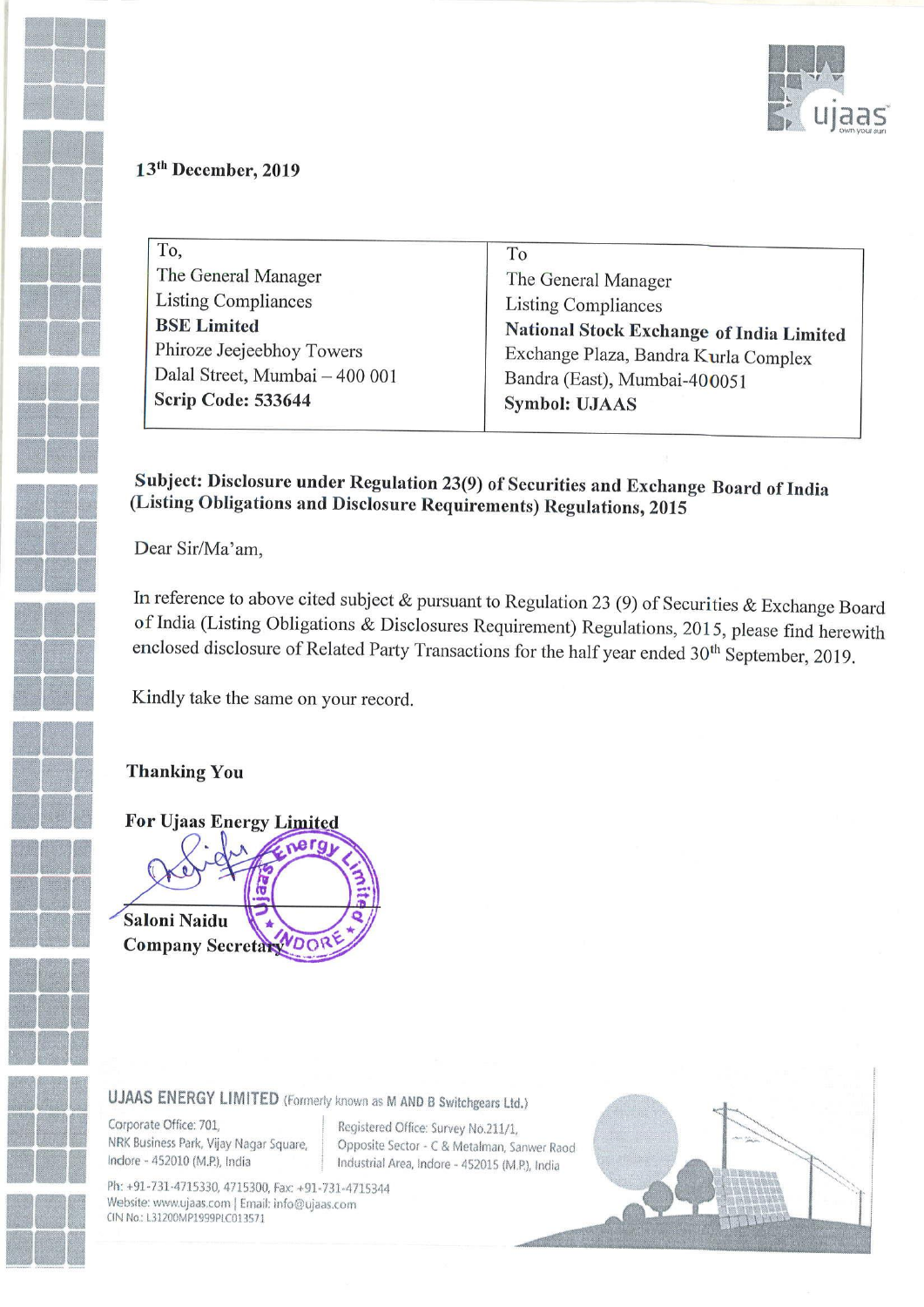## DISCLOSURE OF RELATED PARTIES:

|                        | <b>DISCLOSURE OF RELATED PARTIES:</b>     |                                                   |
|------------------------|-------------------------------------------|---------------------------------------------------|
|                        |                                           |                                                   |
| S.No.                  | <b>Name of Related Party</b>              | Relationship                                      |
| $\mathbf{1}$           | Mr. Shyamsunder Mundra                    | Chairman & Managing Director (KMP)                |
| $\overline{2}$         | Mr. Vikalp Mundra                         | Jt. Managing Director (Key Managerial Personnel)  |
| $\overline{3}$         | Mr. Anurag Mundra                         | Jt. Managing Directors (Key Managerial Personnel) |
| $\overline{4}$         | Mr. Piyush Kumar Sinha                    | <b>Independent Director</b>                       |
| 5                      | Mrs. Yamini Karmarkar                     | <b>Independent Director</b>                       |
| 6                      | Mr. Prakash Dandekar                      | <b>Independent Director</b>                       |
| $\boldsymbol{7}$       | Ms. Saloni Naidu w.e.f 14.06.2019         | Key Managerial Personnel                          |
| $\bf 8$                | <b>Blue River Finvest Private Limited</b> | Company where Directors are Interested            |
|                        | 2) Related Party Transactions:            |                                                   |
|                        |                                           |                                                   |
|                        |                                           | (Amt. in Lakhs)                                   |
| <b>Particulars</b>     |                                           | From April, 2019 to 30th September, 2019          |
|                        | Remuneration paid                         |                                                   |
|                        | Mr. Shyamsunder Mundra                    | Nil                                               |
|                        | Mr. Vikalp Mundra                         | Nil                                               |
|                        | Mr. Anurag Mundra                         | Nil                                               |
|                        | Ms. Saloni Naidu                          | 0.8323                                            |
| <b>Interest Income</b> |                                           | Nil                                               |

# 2) Related Party Transactions:

# (Amt. in Lakhs)

|                                                         | <b>DISCLOSURE OF RELATED PARTIES:</b>     |                                                        |  |
|---------------------------------------------------------|-------------------------------------------|--------------------------------------------------------|--|
| S.No.                                                   | <b>Name of Related Party</b>              | Relationship                                           |  |
| 1                                                       | Mr. Shyamsunder Mundra                    | Chairman & Managing Director (KMP)                     |  |
| $\overline{2}$                                          | Mr. Vikalp Mundra                         | Jt. Managing Director (Key Managerial Personnel)       |  |
| 3                                                       | Mr. Anurag Mundra                         | Jt. Managing Directors (Key Managerial Personnel)      |  |
| 4                                                       | Mr. Piyush Kumar Sinha                    | <b>Independent Director</b>                            |  |
| 5                                                       | Mrs. Yamini Karmarkar                     | <b>Independent Director</b>                            |  |
| 6                                                       | Mr. Prakash Dandekar                      | <b>Independent Director</b>                            |  |
| $\overline{7}$                                          | Ms. Saloni Naidu w.e.f 14.06.2019         | Key Managerial Personnel                               |  |
| $\boldsymbol{8}$                                        | <b>Blue River Finvest Private Limited</b> | Company where Directors are Interested                 |  |
|                                                         | 2) Related Party Transactions:            | (Amt. in Lakhs)                                        |  |
| <b>Particulars</b>                                      |                                           | From April, 2019 to 30 <sup>th</sup> September, 2019   |  |
|                                                         | Remuneration paid                         |                                                        |  |
|                                                         | Mr. Shyamsunder Mundra                    | Nil                                                    |  |
|                                                         | Mr. Vikalp Mundra                         | Nil                                                    |  |
|                                                         | Mr. Anurag Mundra                         | Nil                                                    |  |
| Ms. Saloni Naidu                                        |                                           | 0.8323                                                 |  |
|                                                         |                                           |                                                        |  |
| <b>Interest Income</b>                                  |                                           | Nil                                                    |  |
| <b>Rent Income</b>                                      |                                           |                                                        |  |
|                                                         |                                           |                                                        |  |
|                                                         | <b>Blue River Finvest Private Limited</b> | Nil                                                    |  |
|                                                         | <b>Sale of Fixed Assets</b>               |                                                        |  |
| Blue River Finvest Private Limited                      |                                           | 26.00                                                  |  |
| <b>Interest Paid</b>                                    |                                           |                                                        |  |
| Mr. Shyamsunder Mundra                                  |                                           | 1.12                                                   |  |
| Mr. Vikalp Mundra                                       |                                           | 0.10                                                   |  |
| Mr. Anurag Mundra                                       |                                           | 0.50                                                   |  |
|                                                         | <b>Blue River Finvest Private Limited</b> | 8.15                                                   |  |
| <b>Loans Taken</b>                                      |                                           |                                                        |  |
|                                                         | Mr. Shyamsunder Mundra                    | Nil                                                    |  |
| Mr. Vikalp Mundra                                       |                                           | Nil                                                    |  |
|                                                         |                                           | Nil                                                    |  |
| Mr. Anurag Mundra<br>Blue River Finvest Private Limited |                                           | 605                                                    |  |
|                                                         |                                           | <b>rd</b><br>$\equiv$<br>$\frac{1}{\sqrt{2}}$<br>WDORE |  |